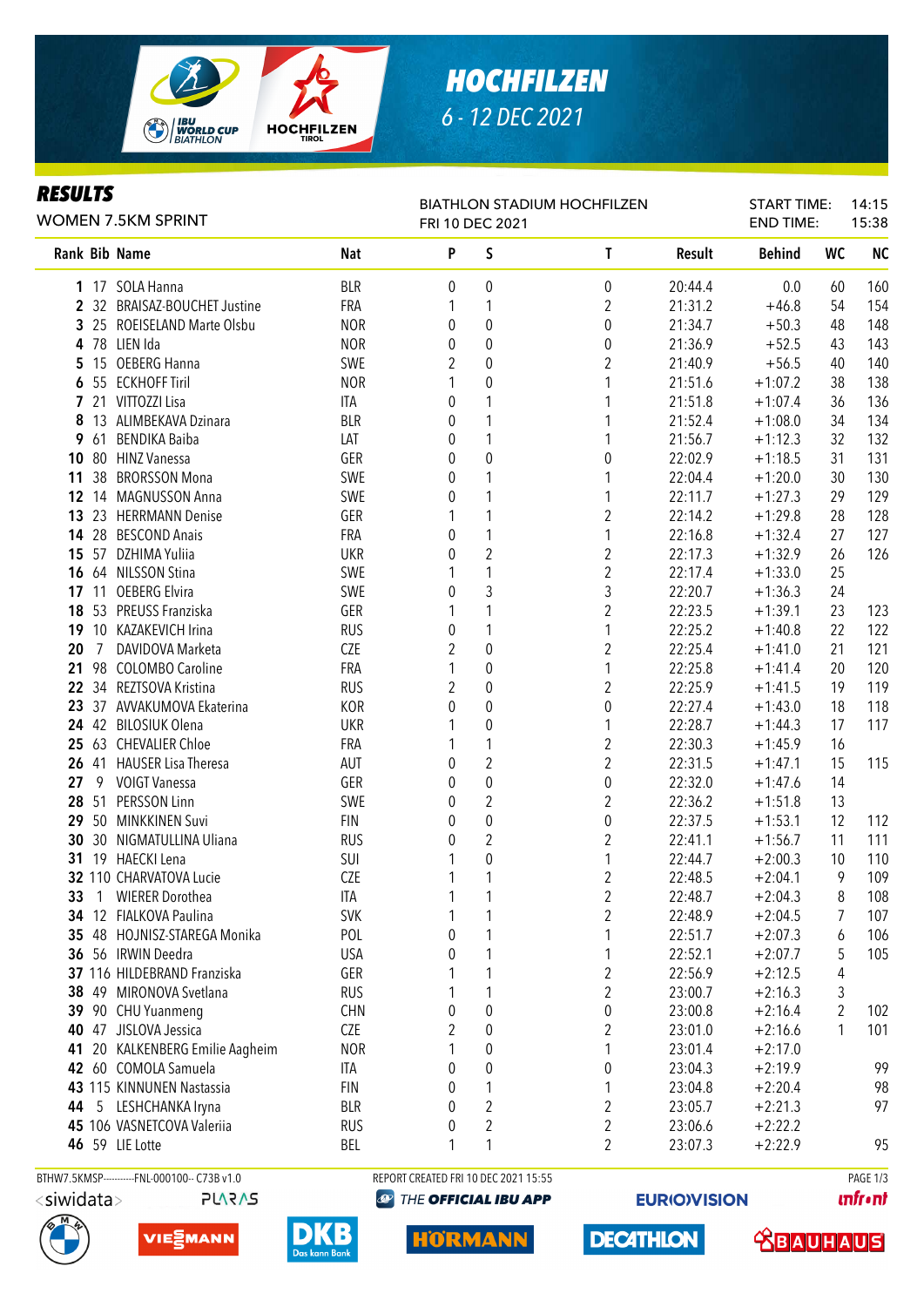

### *RESULTS*

| <b>HOCHFILZEN</b> |  |
|-------------------|--|
| 6 - 12 DEC 2021   |  |

| Kesulis<br>WOMEN 7.5KM SPRINT |              |                                              | <b>BIATHLON STADIUM HOCHFILZEN</b><br>FRI 10 DEC 2021 |                                      |                         |                         |         | <b>START TIME:</b><br><b>END TIME:</b> |           | 14:15<br>15:38 |  |
|-------------------------------|--------------|----------------------------------------------|-------------------------------------------------------|--------------------------------------|-------------------------|-------------------------|---------|----------------------------------------|-----------|----------------|--|
|                               |              | Rank Bib Name                                | <b>Nat</b>                                            | P                                    | S                       | T                       | Result  | <b>Behind</b>                          | <b>WC</b> | <b>NC</b>      |  |
|                               |              | 47 114 REID Joanne                           | <b>USA</b>                                            | 0                                    | 2                       | 2                       | 23:07.9 | $+2:23.5$                              |           | 94             |  |
|                               |              | 48 27 VISHNEVSKAYA-SHEPORENKO Galina         | KAZ                                                   | 0                                    | $\boldsymbol{0}$        | 0                       | 23:09.9 | $+2:25.5$                              |           | 93             |  |
| 49                            | 6            | PUSKARCIKOVA Eva                             | <b>CZE</b>                                            | 0                                    | 1                       | 1                       | 23:12.9 | $+2:28.5$                              |           |                |  |
|                               |              | 50 52 TACHIZAKI Fuyuko                       | <b>JPN</b>                                            | 1                                    | $\mathbf 0$             | 1                       | 23:15.2 | $+2:30.8$                              |           | 91             |  |
|                               |              | 51 26 STREMOUS Alina                         | MDA                                                   | 2                                    | $\pmb{0}$               | $\overline{2}$          | 23:20.0 | $+2:35.6$                              |           | 90             |  |
|                               |              | 52 92 VINKLARKOVA Tereza                     | <b>CZE</b>                                            | 0                                    | $\pmb{0}$               | 0                       | 23:20.2 | $+2:35.8$                              |           |                |  |
|                               |              | 53 43 TANDREVOLD Ingrid Landmark             | <b>NOR</b>                                            | 0                                    | $\mathfrak{Z}$          | 3                       | 23:21.7 | $+2:37.3$                              |           |                |  |
| 54                            | 8            | <b>TOMINGAS Tuuli</b>                        | <b>EST</b>                                            | 0                                    | 3                       | 3                       | 23:22.3 | $+2:37.9$                              |           | 87             |  |
| 55                            |              | 36 HETTICH Janina                            | GER                                                   | 0                                    | 3                       | 3                       | 23:23.1 | $+2:38.7$                              |           |                |  |
|                               |              | 55 82 SCHWAIGER Julia                        | AUT                                                   | 0                                    | 1                       | 1                       | 23:23.1 | $+2:38.7$                              |           | 86             |  |
|                               |              | 57 22 EDER Mari                              | <b>FIN</b>                                            | 2                                    | $\overline{2}$          | 4                       | 23:24.7 | $+2:40.3$                              |           | 84             |  |
|                               |              | 58 108 KNOTTEN Karoline Offigstad            | <b>NOR</b>                                            | 0                                    | 1                       | 1                       | 23:28.1 | $+2:43.7$                              |           |                |  |
|                               |              | 59 58 KLEMENCIC Polona                       | SLO                                                   | 2                                    | $\pmb{0}$               | $\overline{c}$          | 23:29.4 | $+2:45.0$                              |           | 82             |  |
| 60                            |              | 4 CHEVALIER-BOUCHET Anais                    | FRA                                                   | 2                                    | 3                       | 5                       | 23:30.2 | $+2:45.8$                              |           |                |  |
| 61                            |              | 46 TODOROVA Milena                           | <b>BUL</b>                                            | 0                                    | 3                       | 3                       | 23:30.7 | $+2:46.3$                              |           | 80             |  |
|                               |              | 62 39 FIALKOVA Ivona                         | <b>SVK</b>                                            |                                      | 3                       | 4                       | 23:32.7 | $+2:48.3$                              |           | 79             |  |
| 63                            |              | 40 OJA Regina                                | <b>EST</b>                                            | 2                                    | $\pmb{0}$               | $\overline{c}$          | 23:35.0 | $+2:50.6$                              |           | 78             |  |
|                               |              | 64 84 KUKLINA Larisa                         | <b>RUS</b>                                            | 1                                    | 1                       | $\overline{c}$          | 23:35.6 | $+2:51.2$                              |           |                |  |
| 65                            |              | 85 LESCINSKAITE Gabriele                     | LTU                                                   | 1                                    | $\pmb{0}$               | 1                       | 23:38.3 | $+2:53.9$                              |           | 76             |  |
| 66                            |              | 88 SIMON Julia                               | FRA                                                   | 4                                    | 1                       | 5                       | 23:38.6 | $+2:54.2$                              |           |                |  |
|                               |              | 67 70 DUNKLEE Susan                          | <b>USA</b>                                            | $\mathbf{0}$                         | $\overline{2}$          | $\overline{2}$          | 23:42.1 | $+2:57.7$                              |           | 74             |  |
| 68                            |              | 33 BLASHKO Darya                             | <b>UKR</b>                                            |                                      | $\mathbf{1}$            | $\overline{2}$          | 23:42.7 | $+2:58.3$                              |           | 73             |  |
|                               |              | 69 69 MAKA Anna                              | POL                                                   | $\mathbf{0}$                         | $\overline{2}$          | $\overline{2}$          | 23:43.2 | $+2:58.8$                              |           | 72             |  |
|                               |              | 70 97 TOLMACHEVA Anastasia                   | <b>ROU</b>                                            | 0                                    | $\overline{2}$          | $\overline{2}$          | 23:43.3 | $+2:58.9$                              |           | 71             |  |
|                               |              | 70 105 FAUNER Eleonora                       | ITA                                                   |                                      | 1                       | $\overline{2}$          | 23:43.3 | $+2:58.9$                              |           |                |  |
|                               |              | 72 77 KUELM Susan                            | <b>EST</b>                                            |                                      | $\pmb{0}$               | 1                       | 23:45.4 | $+3:01.0$                              |           | 69             |  |
|                               |              | 73 24 GASPARIN Aita                          | SUI                                                   |                                      | $\boldsymbol{0}$        | 1                       | 23:45.8 | $+3:01.4$                              |           | 68             |  |
|                               |              | 74 83 KLIMINA Darya                          | KAZ                                                   | 1                                    | $\overline{2}$          | 3                       | 23:56.5 | $+3:12.1$                              |           | 67             |  |
|                               |              | 75 73 PETRENKO Iryna                         | <b>UKR</b>                                            | $\overline{2}$                       | $\boldsymbol{0}$        | $\overline{2}$          | 23:57.0 | $+3:12.6$                              |           |                |  |
|                               |              | 76 29 EGAN Clare                             | <b>USA</b>                                            | 1                                    | $\overline{c}$          | 3                       | 23:58.6 | $+3:14.2$                              |           |                |  |
| 77                            | 31           | KOCERGINA Natalja                            | LTU                                                   | 2                                    | 1                       | 3                       | 24:00.3 | $+3:15.9$                              |           | 64             |  |
|                               |              | 78 94 KADEVA Daniela                         | <b>BUL</b>                                            | $\mathbf 0$                          | $\mathbf 0$             | 0                       | 24:04.7 | $+3:20.3$                              |           | 63             |  |
|                               |              | 79 62 BASERGA Amy                            | SUI                                                   | 0                                    | 3                       | 3                       | 24:04.9 | $+3:20.5$                              |           | 62             |  |
|                               |              | 79 112 ZHANG Yan                             | <b>CHN</b>                                            | 0                                    | $\pmb{0}$               | 0                       | 24:04.9 | $+3:20.5$                              |           | 62             |  |
|                               |              | 81 86 CARRARA Michela                        | ITA                                                   | 2                                    | $\sqrt{2}$              | 4                       | 24:05.7 | $+3:21.3$                              |           |                |  |
|                               |              | 82 65 GASPARIN Elisa                         | SUI                                                   | 0                                    | 3                       | 3                       | 24:06.0 | $+3:21.6$                              |           |                |  |
|                               |              | 83 44 BELCHENKO Yelizaveta                   | KAZ                                                   |                                      | $\boldsymbol{0}$        | 1                       | 24:06.1 | $+3:21.7$                              |           | 55             |  |
|                               |              | 84 104 ABRAMOVA Olga                         | <b>UKR</b>                                            | 0                                    | 1                       | 1                       | 24:10.2 | $+3:25.8$                              |           |                |  |
|                               |              | 85 35 KRUCHINKINA Elena                      | <b>BLR</b>                                            | $\overline{2}$                       | $\sqrt{2}$              | 4                       | 24:12.2 | $+3:27.8$                              |           |                |  |
|                               |              | 86 16 ZUK Kamila                             | POL                                                   | 4                                    | $\pmb{0}$               | 4                       | 24:13.4 | $+3:29.0$                              |           | 49             |  |
|                               |              | 87 101 CADURISCH Irene                       | SUI                                                   |                                      | 3                       | 4                       | 24:15.5 | $+3:31.1$                              |           |                |  |
|                               |              | 88 79 TANG Jialin                            | <b>CHN</b>                                            |                                      | 1                       | $\boldsymbol{2}$        | 24:18.4 | $+3:34.0$                              |           | 45             |  |
|                               |              | 89 99 DING Yuhuan                            | <b>CHN</b>                                            | 0                                    | $\mathbf{0}$            | 0                       | 24:19.3 | $+3:34.9$                              |           |                |  |
| 90                            | $\mathbf{3}$ | ZDOUC Dunja                                  | AUT                                                   |                                      | $\overline{\mathbf{c}}$ | 3                       | 24:25.8 | $+3:41.4$                              |           | 41             |  |
|                               |              | 90 54 RIEDER Christina                       | AUT                                                   | 0                                    | 1                       | 1                       | 24:25.8 | $+3:41.4$                              |           |                |  |
|                               |              | 92 74 USHKINA Natalia                        | <b>ROU</b>                                            | 0                                    | $\overline{2}$          | $\overline{\mathbf{c}}$ | 24:26.6 | $+3:42.2$                              |           | 37             |  |
|                               |              | BTHW7.5KMSP-----------FNL-000100-- C73B v1.0 |                                                       | REPORT CREATED FRI 10 DEC 2021 15:55 |                         |                         |         |                                        |           | PAGE 2/3       |  |

<siwidata>

**PLARAS** 







**@ THE OFFICIAL IBU APP** 

**HORMANN** 

**EURIOVISION** 

**DECATHLON** 

**unfront** 

**TRAUHAUS**